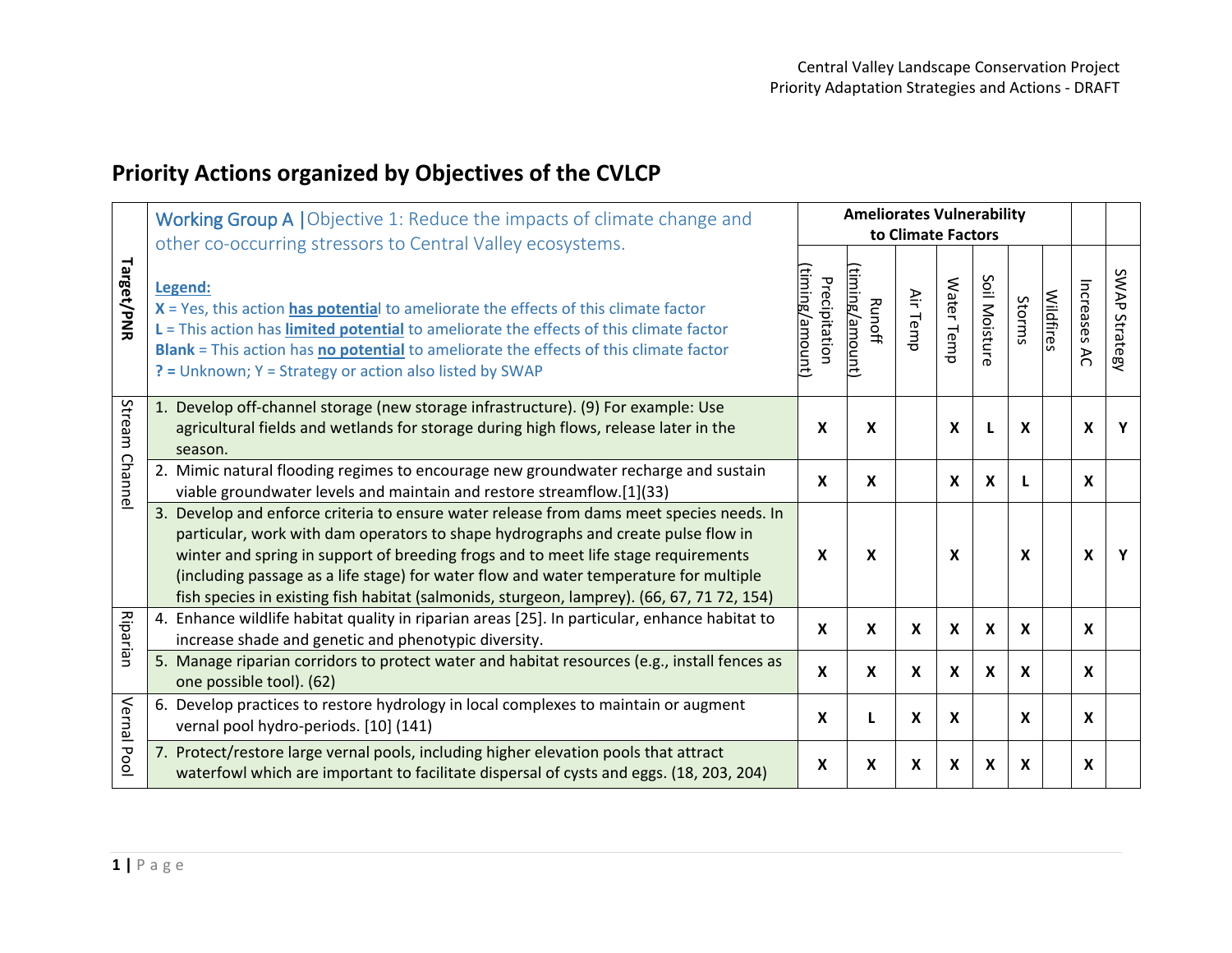## Central Valley Landscape Conservation Project Priority Adaptation Strategies and Actions - DRAFT

|               |    | Legend:<br>X = Yes, this action has potential to ameliorate the effects of this climate factor<br>L = This action has <i>limited potential</i> to ameliorate the effects of this climate factor<br>Blank = This action has no potential to ameliorate the effects of this climate factor<br>$? = Unknown$                                                            | timing/amoun<br>Precipitation | <b>Runoff</b> | Air Temp | Water Temp                | Soil Moisture             | Storms                    | <b>Wildfires</b> | Increases<br>$\lambda$    | SWAP Strategy |
|---------------|----|----------------------------------------------------------------------------------------------------------------------------------------------------------------------------------------------------------------------------------------------------------------------------------------------------------------------------------------------------------------------|-------------------------------|---------------|----------|---------------------------|---------------------------|---------------------------|------------------|---------------------------|---------------|
| Wetlands      |    | 8. Coordinate and improve water management across management units to increase<br>water use efficiency in support wildlife and wetland ecosystem; (14) and within wetland<br>management units for better water use efficiency and wildlife support. (3, 42)                                                                                                          | $\boldsymbol{\mathsf{X}}$     | X             | X        | $\boldsymbol{\mathsf{X}}$ | $\mathsf{x}$              | $\boldsymbol{\mathsf{x}}$ |                  | $\boldsymbol{x}$          | Y             |
| All PNRs      | 9. | Develop, promote, and encourage Best Management Practices for grazing for multiple<br>benefits: restoration of drought and fire resilient native plant communities, vernal pool<br>and grassland conservation, oak woodland regeneration/conservation, riparian<br>corridors, soil water retention, groundwater recharge, bat and burrowing mammal<br>habitat. (213) | $\boldsymbol{\mathsf{X}}$     |               | ?        | X                         | $\boldsymbol{\mathsf{X}}$ |                           | X                | $\boldsymbol{\mathsf{x}}$ | Y             |
|               |    | 10. Experiment with fallowed lands for drought and fire resilient native plant community<br>restoration. (17, 202)                                                                                                                                                                                                                                                   | ?                             | ?             | ?        | ?                         | $\boldsymbol{\mathsf{X}}$ | ?                         | $\boldsymbol{x}$ | $\boldsymbol{x}$          |               |
| Multiple PNRs |    | 11. Improve agricultural and road maintenance practices to reduce water contaminants<br>(heavy metals, fertilizers, pesticides). (45)                                                                                                                                                                                                                                |                               |               |          |                           |                           |                           |                  | L                         |               |
|               |    | 12. Promote habitat in July and August to support non-breeding shorebirds through<br>agricultural lands enhancement (flooding, vegetation management for wintering bird<br>needs). (224)                                                                                                                                                                             | X                             | X             | X        |                           | $\boldsymbol{x}$          |                           |                  | L                         |               |
|               |    | 13. Plant variety of native habitats for pollinators (e.g. grasslands & meadows); plant<br>hedgerows/backyard/parks of native plants in agricultural/urban areas.(19, 200)                                                                                                                                                                                           |                               |               |          |                           |                           |                           |                  |                           |               |
|               |    | 14. Manage invasive plants to reduce impacts on ecosystem processes and restore natural<br>communities. (23, 52, 85, 105)                                                                                                                                                                                                                                            |                               |               |          |                           |                           |                           | $\mathbf x$      | $\boldsymbol{\mathsf{x}}$ | Y             |
|               |    | 15. Plant diverse composition of native species to restore drought and fire resilient<br>communities; manage specifically for shrubs as plant refugia (e.g., moderate air<br>temperature) and perennial grasses (food source); Restore perennial grasses and forbs.<br>(20, 201)                                                                                     |                               |               | X        |                           |                           |                           | $\mathsf{x}$     | $\boldsymbol{\mathsf{x}}$ |               |
|               |    | 16. Plant vegetation buffers to increase soil water retention and groundwater recharge,<br>and improve water quality (conjunctive use, slow-it-spread-it-sink-it).(4, 31)                                                                                                                                                                                            |                               | $\mathbf{x}$  |          |                           | $\mathbf{x}$              | $\boldsymbol{\mathsf{x}}$ |                  | X                         |               |
|               |    | 17. Restore meadows (both mountain and valley meadows). (32)                                                                                                                                                                                                                                                                                                         | $\boldsymbol{\mathsf{X}}$     | X             | X        | $\boldsymbol{\mathsf{X}}$ | X                         | $\boldsymbol{\mathsf{X}}$ | X                | $\boldsymbol{\mathsf{X}}$ |               |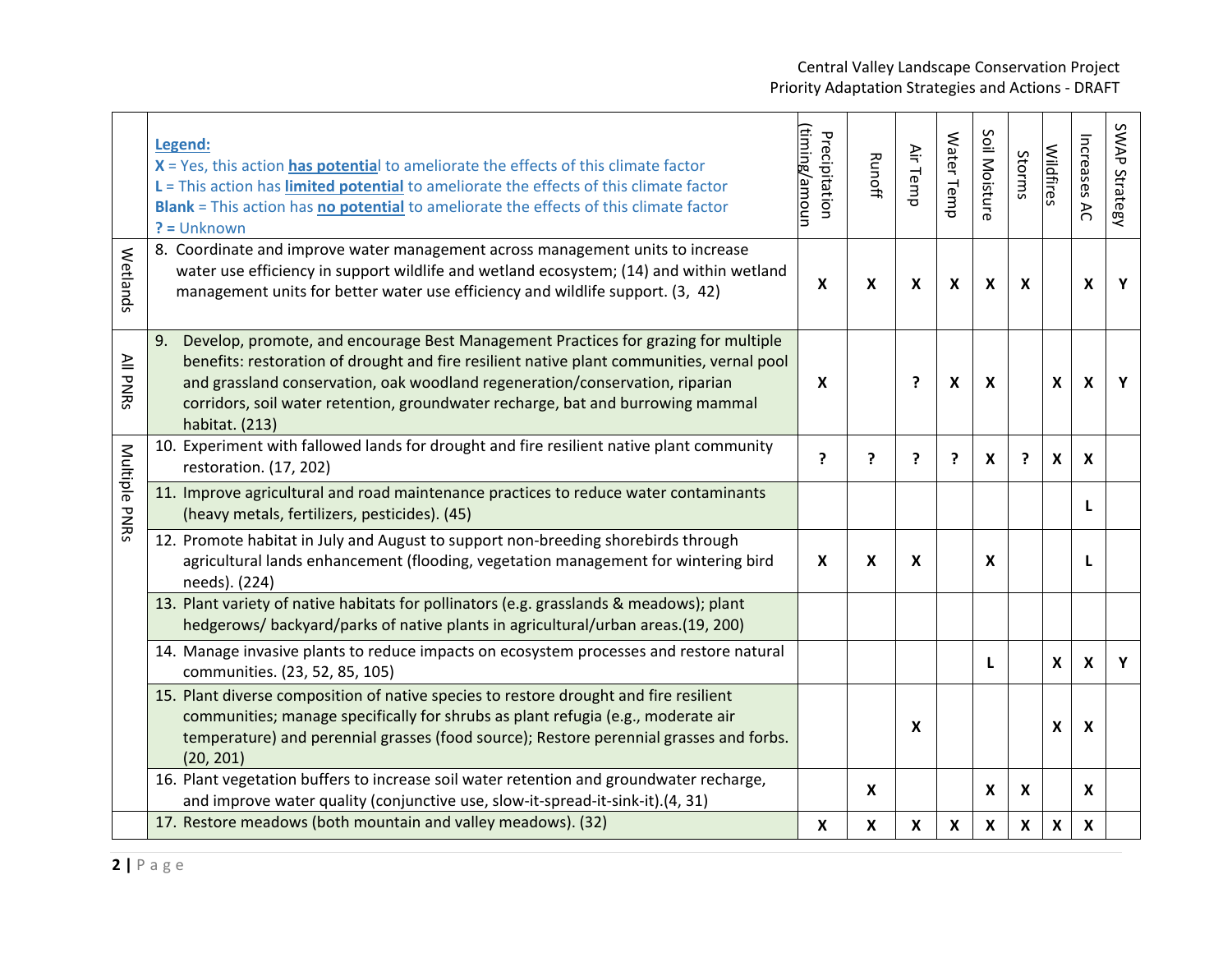Working Group B| Objective 2: Promote landscape-scale connectivity and ecological and physical processes that function within current and future ranges of variability to support a diverse and thriving Central Valley.

- 1. Identify and prioritize movement corridors for PNR's. (187)
	- a. Focus on preserving north-south and east-west gradients of habitat types and associated connectivity.(22, 188)
	- b. Identify and protect current & future habitat of large wide-ranging mammals.(12, 148)
- 2. Identify and prioritize unprotected wetlands in areas important for future resilience. (160)
	- a. Implement acquisition with priority to enhance wetland connectivity. (186)
- 3. Identify and prioritize opportunities to improve adult fish passage into existing, and future habitats;
	- a. Create fish access to current/ future suitable habitat by providing passage above dams, and past other impediments.(21, 173, 176)
	- b. Remove dams where appropriate (for all reasons including sediment). (8, 60, 104)
- 4. Identify and prioritize locations of wetlands and riverine habitats with hydrologic connectivity. (184)
	- a. Protect, restore and expand (as appropriate) floodplain function/ hydro-geomorphic activity; reconnect rivers with their floodplains; reactivate floodplains and restore habitat that store water to feed riparian systems. (2, 40, 50, 68, 174).
	- b. Provide shaded riparian habitat corridors for fish. (14, 26, 154)